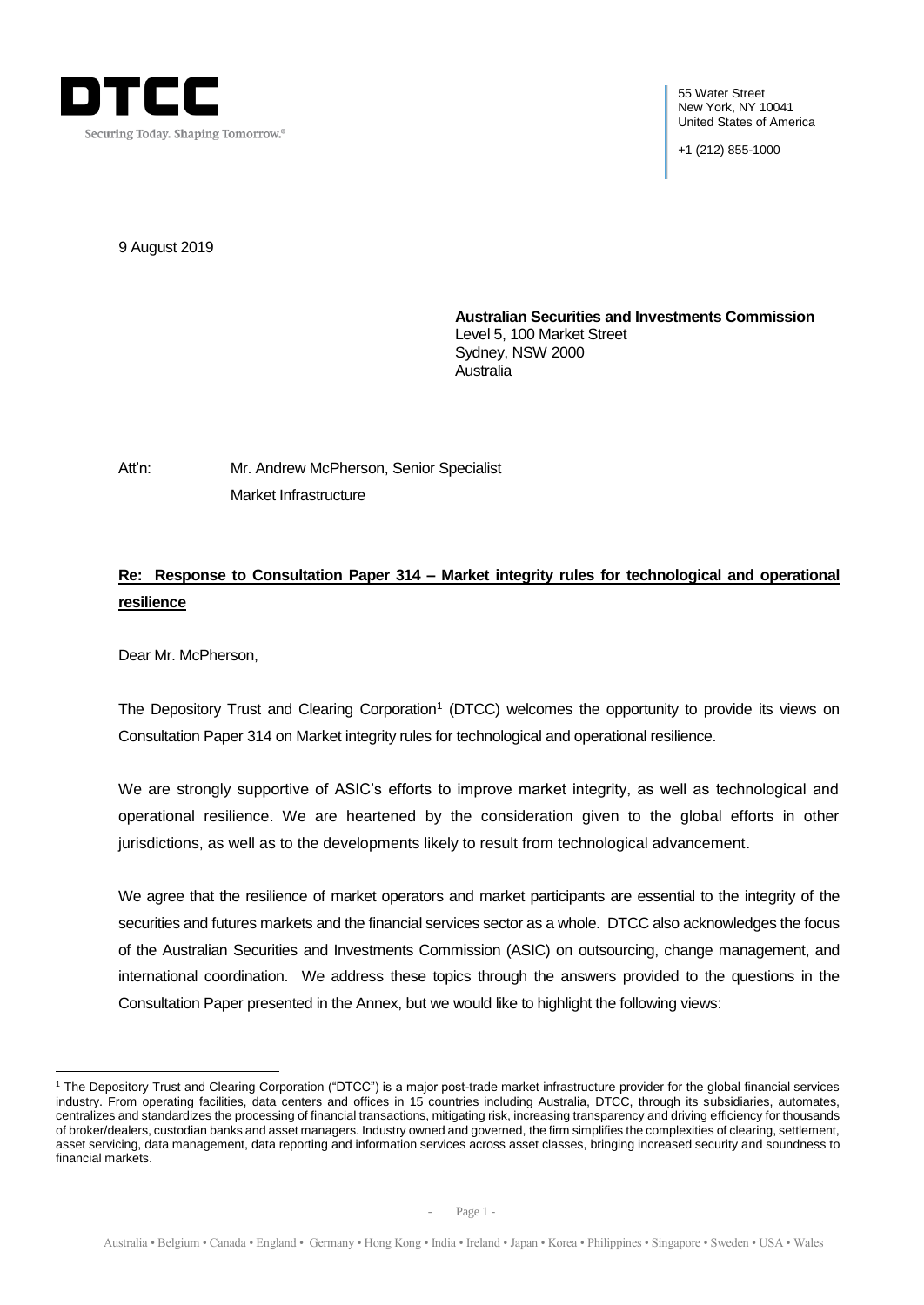#### **Outsourcing Critical Systems**

Many Market Operators and Market Participants have increased their use of third-party service providers by outsourcing certain operational functions or the development of new products and services. This expansion of the supply chain allows these firms to optimize costs and provides an opportunity to introduce new and innovative solutions to the marketplace. DTCC agrees that market operators and market participants should manage their outsourced relationships in a manner that is consistent with the impact that a service may have to its critical business services**<sup>2</sup>** and the consequential potential to affect the integrity of the markets. The management of outsourcing risks should be commensurate to the level of risk presented by the outsourcing arrangement that may have a significant impact on the market operator and market participant's financial condition, is essential to its core business services, involves the use of sensitive customer information, or poses a material risk of contagion to the financial services sector.

DTCC agrees that the provisions as proposed are aligned with current international guidance on outsourcing arrangements with the exception of the proposals contained in B3(d)(iv) and B3(d)(v). This level of disclosure may have the unintended consequence of firm vulnerabilities being distributed across the sector as market operators and market participants request this information from their providers. In the worst-case scenario, the disclosure of details of a compromise to the system integrity of a market operator or market participant may lead to the exposure of vulnerabilities within the supply chain which in turn could ultimately lead to additional successful attacks across the sector. Secondly, while providing detailed vulnerability information could provide the supervisor with greater transparency into how the financial services sector is managing its risks, the detailed reporting requested in these statements would create a central point of such data which in turn could become a target of malicious attacks which could ultimately result in more severe consequences to a wider segment of the financial services sector. We therefore recommend that reporting obligations be weighed against the potential risk of such an extreme but plausible circumstance.

It is also recommended that market operators and market participants have a level of oversight commensurate with the aforementioned risks that the service provider may have to the firm, consumer, or market integrity. In the proposed B3(f), DTCC believes it may be in the interest of the market to articulate the purposes of this rule. While the collection of critical outsourcing arrangements may provide the supervisor with visibility into concentration risk within the financial services sector, this can be achieved after the outsourcing arrangements have been instituted.

<sup>2</sup> The definition of **Business Services** may be found in the UK Bank of England Discussion Paper, Building the UK Financial Sector's Operational Resilience at:<https://www.bankofengland.co.uk/-/media/boe/files/prudential-regulation/discussion-paper/2018/dp118.pdf>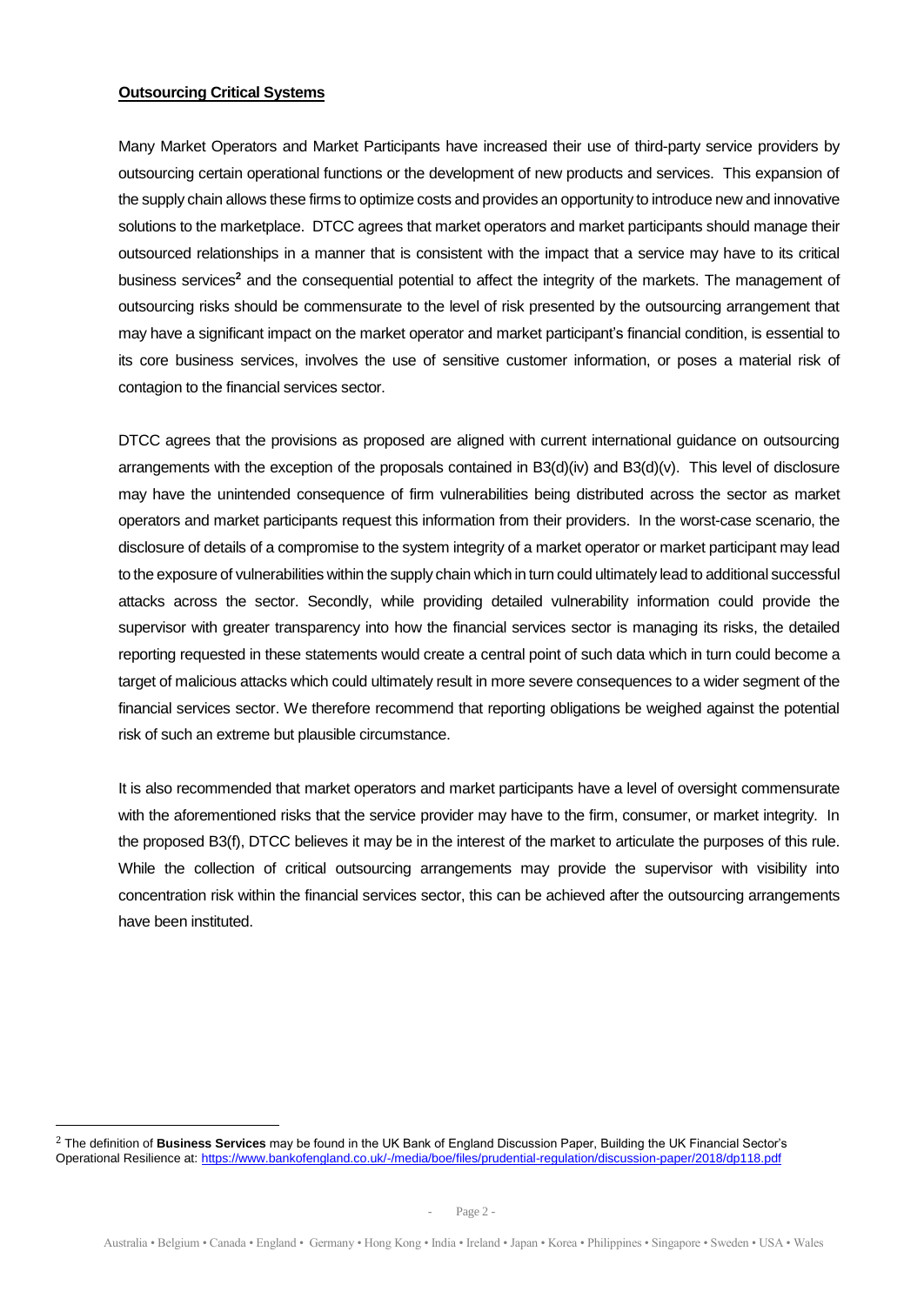### **Change Management and Business Continuity of Critical Systems**

As part of their normal operations, Market Operators and Market Participants introduce change in their technology environments in order to maintain, renew, and develop their product and service offerings. Such changes are typically carefully managed; yet issues with change management was the number one root cause of operational incidents**<sup>3</sup>** reported to the UK Financial Conduct Authority in 2017. Given the speed of technological changes and digitalization within the financial services sector, it is imperative that market operators and market participants focus on their change management processes and that these arrangements are proportional to the resilience, reliability, integrity, and security of its critical business services.

#### **International Coordination**

<u>.</u>

DTCC fully supports ASIC's efforts to promote certainty in the financial markets by encouraging market operators and their participants to adopt best practices regarding market integrity and resiliency. We have in the past advocated for the public sector to play a role when support is necessary to implement industry-wide efforts, both in terms of providing incentives and helping resolve roadblocks related to misaligned internal and external frameworks.

In that regard, we encourage ASIC and other global financial market regulators to continue work on coordinating regulatory expectations, including IOSCO and the FSB. This helps ensure that the regimes, frameworks and guidance remain compatible and, to the extent possible, aligned across multiple jurisdictions. Specifically, DTCC would like to point to the work that the FSB conducted, together with the financial services sector, in publishing the Cyber Lexicon<sup>4</sup> in November 2018. Given the public-private partnership used to develop this lexicon and its global applicability, we suggest that ASIC refer to this Lexicon in its definition of cybersecurity terms and align its use of these terms with the objectives of any additional guidance or rule-making. This will help reduce the difficulty of advancing the resilience agenda caused by subtle changes in the usage of terminology. Commonly used terms such as risk, threat, vulnerability, event and incident have consistently been used interchangeably and has slowed progress to develop rules and practices to address cybersecurity and cyber resilience risks.

We urge ASIC to continue to proactively engage the industry on these matters, as firms continue to balance operational and technological risk management objectives with their compulsory regulatory and supervisory obligations. This balance is particularly difficult to achieve for firms who operate across multiple jurisdictions, and who must meet different regulatory expectations – including ASIC's. Compliance with the expectations will require different and varying degrees of effort among the different firms. It is important that ASIC understand the complexity of implementation for the differently impacted firms when determining the appropriate transitional period.

<sup>3</sup> The UK FCA *Cyber and Technology Resilience: Themes for cross sector survey 2017 -2018* can be found at:

<https://www.fca.org.uk/publication/research/technology-cyber-resilience-questionnaire-cross-sector-report.pdf>

<sup>4</sup> The Financial Stability Board's *Cyber Lexicon* can be found at[: https://www.fsb.org/2018/11/cyber-lexicon/](https://www.fsb.org/2018/11/cyber-lexicon/)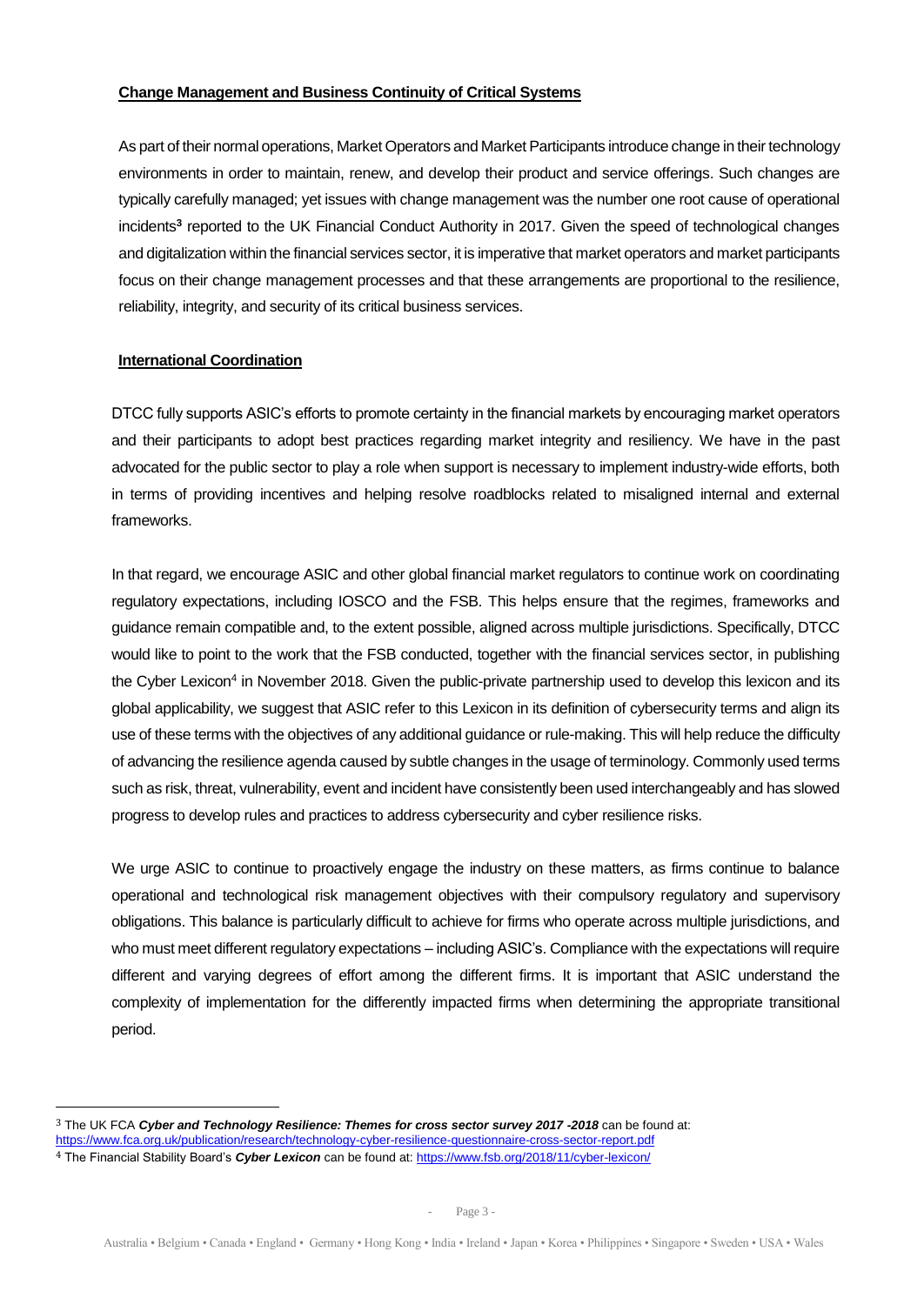We applaud ASIC's efforts to acknowledge not only technological developments to date, but also the rapid progress of new solutions. We believe that innovation should be encouraged on a level playing field that guarantees the safety and integrity of the market. Setting regulatory expectations from the outset is a fundamental step toward this goal, including the consideration given in the consultation to fair access to market operator products, data, and services.

We fully agree with ASIC that, where appropriate, there should be consistency in the regulatory approach between market operators and market participants. We also appreciate the value that the proposed rules serve as guidance of what ASIC considers to be best practice with regard to other licensed activities and would encourage further harmonization of the standards among all the regulated community.

DTCC welcomes the opportunity to further discuss these comments. If you are interested in doing so, or would like a clarification on this response and any related matters, please feel free to contact me at awdouglas@dtcc.com or Mr. Jean-Remi Lopez, Director of Government Relations APAC at jrlopez@dtcc.com.

Yours sincerely,

**Andrew Douglas** Managing Director, Government Relations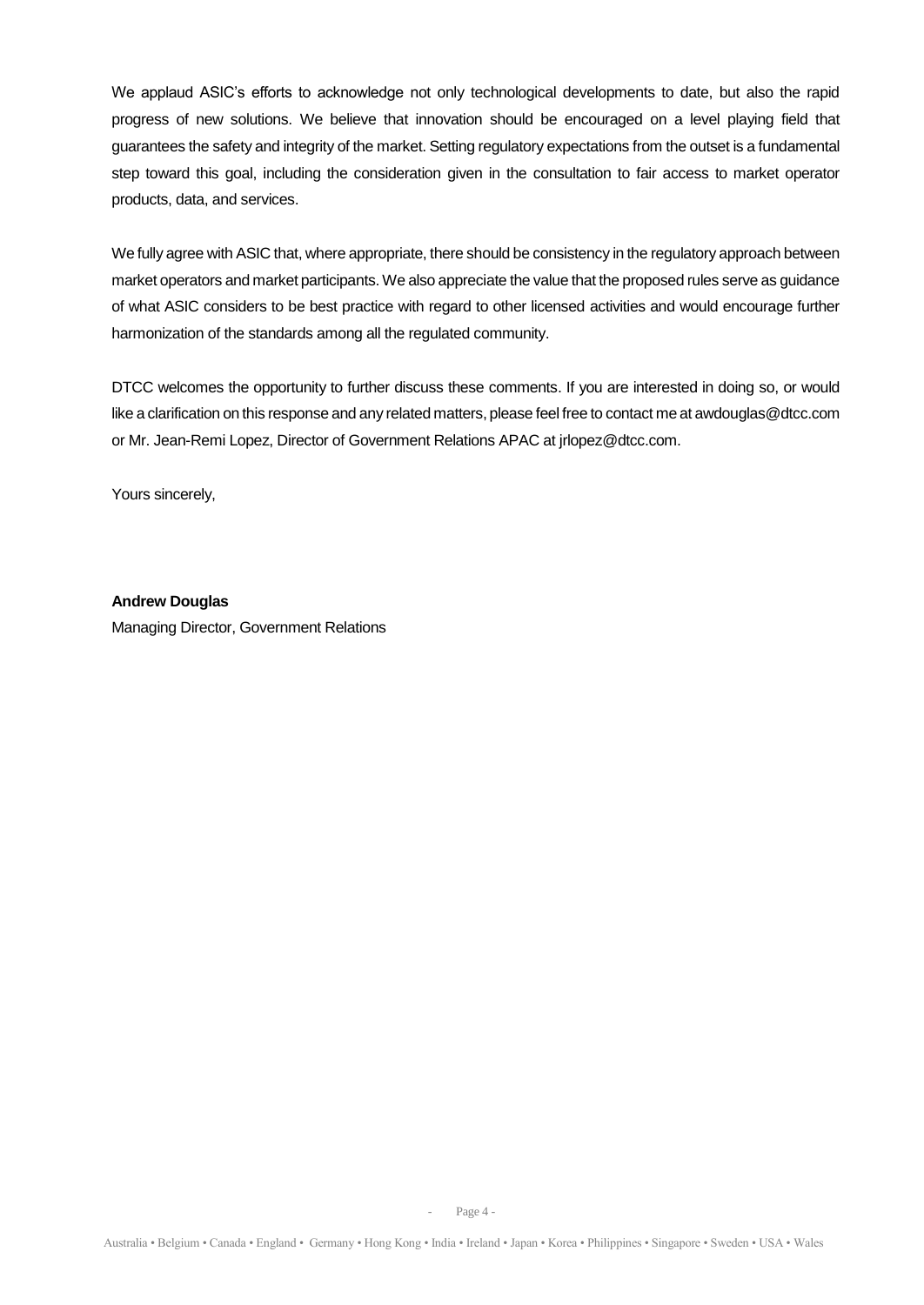## **Annex – DTCC responses to the Consultation Paper Questions**

- **B1Q1: Do you agree with the definition of 'critical systems' and 'critical systems arrangements'? In your response, please give detailed reasons for your answer.** 
	- **-** No, we do not agree. Whilst we acknowledge ASIC's intent to "exclude systems, functions, infrastructure and processes which are non-essential to the operation of the market or a market participant's capacity to deliver market services to its clients" as articulated in Paragraph 45 of the consultation paper. we are concerned that the current drafting of explanatory Note 1 of the definition of 'Critical System' (Definitions section (8B.1.2)) appears to prescribe that all "functions, infrastructure, processes and systems that deliver or support order acceptance, routing and entry, clearing and settlement of transactions, payments and deliveries of financial products and funds, accounting for or reconciling client money, trust accounts, securities and funds, confirmations and regulatory data reporting" form part of 'Critical Systems' for a Participant. This seems to be a very broad definition that could encompass all Market Participant and Operator systems in all jurisdictions. In order to both give guidance to the firms when exercising their judgement as to what constitutes Critical Systems and maintain the intention to exclude non-essential components, we suggest the rules retain Note 1 in an illustrative rather than enumerative form (e.g. "Critical Systems referred to in this definition **may** include…"). ASIC could also consider explicitly incorporating into the Proposed Rules the regulatory expectations on the perimeter of Critical Systems as it does in paragraph 45 of the Consultation Paper.
- **B1Q2: Do you agree that market participants and market operators should have rules that require them to have in place adequate arrangements for critical systems?**
	- **-** Yes, DTCC believes that the complexity of the financial services industry, the interconnectedness of its participants, and the introduction of new and innovative technologies further heighten operational and technology risks that must be properly understood and managed. <sup>5</sup>
	- **-** Given the global nature of the financial markets, it is imperative that the rules be carefully calibrated to ensure a minimum standard for all participants; they encourage appropriate cooperation within the industry; and promote adopting the most appropriate measures based on each player's unique profile.
	- **-** As is the case with setting all regulatory expectations, consideration must be given to the possible effects of national regulations on cross-jurisdictional operations. We therefore applaud and support ASIC's continuing efforts of coordination at IOSCO and other appropriate multilateral standard setting bodies.

<sup>5</sup> DTCC has shared some of these concerns with the industry in its whitepaper *Cyber Risks: The Threats Of The New Frontier* which can be found at[: http://www.dtcc.com/dtcc-connection/articles/2019/may/20/cyber-risks-the-threats-of-the-new-frontier](http://www.dtcc.com/dtcc-connection/articles/2019/may/20/cyber-risks-the-threats-of-the-new-frontier)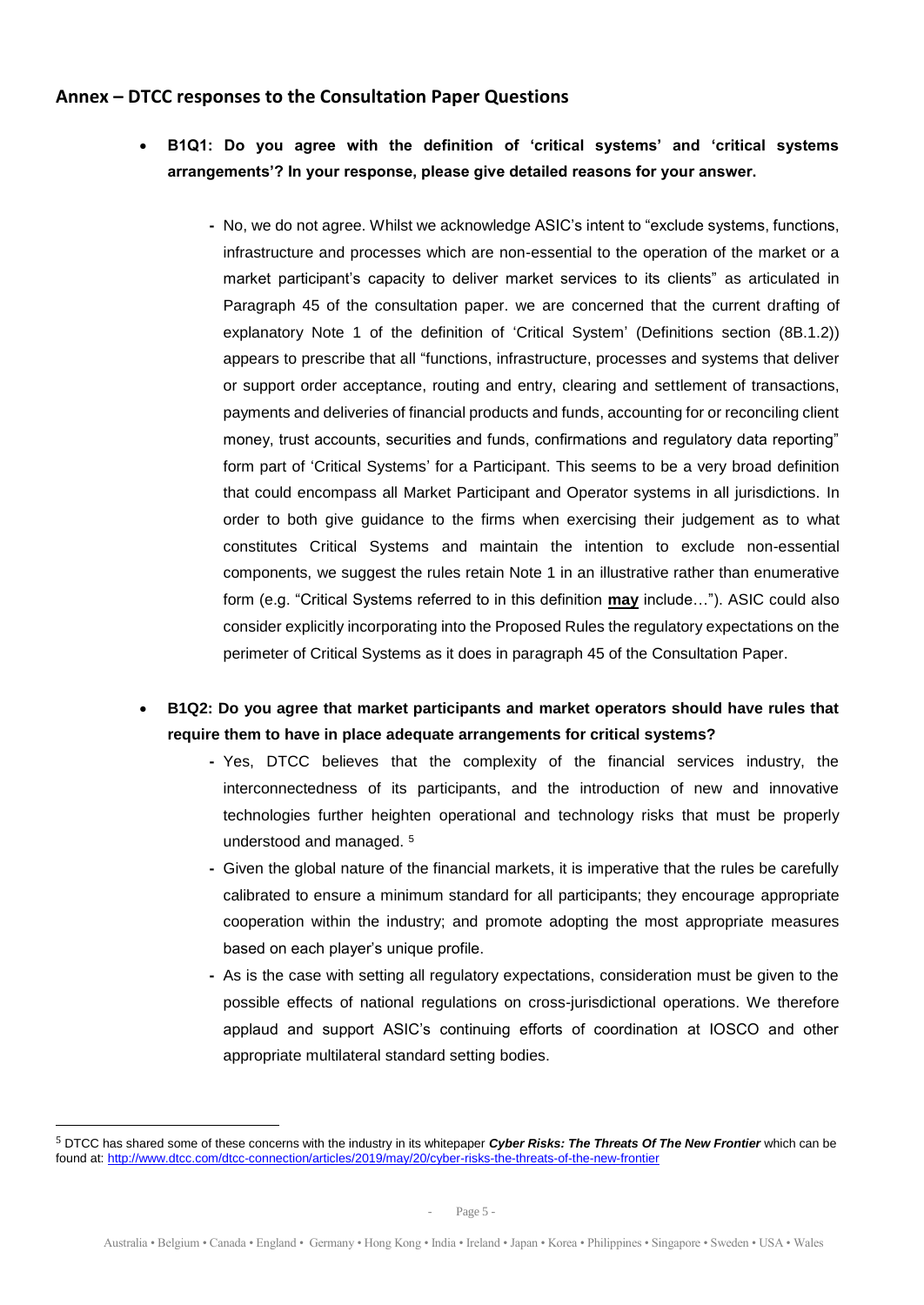- **-** We urge ASIC to allow sufficient time for implementation of rules, especially when these may involve significant procedural, legal, or technical changes.
- **B1Q3 Do you agree with the types of arrangements that market participants and market operators should have to ensure the continued reliability of their critical systems?**
	- **-** Yes; we agree with ASIC's broad intention of transferring resilience from a systems-centric view to a services-centric point of view, so that financial institutions consistently provide products and services to the marketplace in a manner that maintains the safety, soundness and integrity of the markets and limits consumer impact. In order to accomplish this goal, relevant entities and systems within the supply chain for critical economic functions and business services must be resilient.
- **B1Q4 Do you see any challenges for institutions in complying both with the proposed rules and other obligations they may be subject to including, for example, under Basel II or the Financial Stability Standards? In your response, please give detailed reasons for your answer.**
	- **-** [No response.]
- **B1Q5 How will these proposed rules affect your business? If you are a market operator or market participant, please provide an estimate of the time and costs to implement these arrangements. In providing this estimate, please compare this with your expenditure on your current critical systems arrangements.**
	- **-** [No response.]
- **B2Q1 Do you agree that market participants and market operators should have rules that require them to have in place adequate arrangements for change management of critical systems?**
	- **-** Yes, we agree.
- **B2Q2 Do you agree with our proposed rule? If you disagree, please give detailed reasons why.**
	- **-** Yes, we agree although we encourage the incorporation of proportionality considerations as described in our cover letter.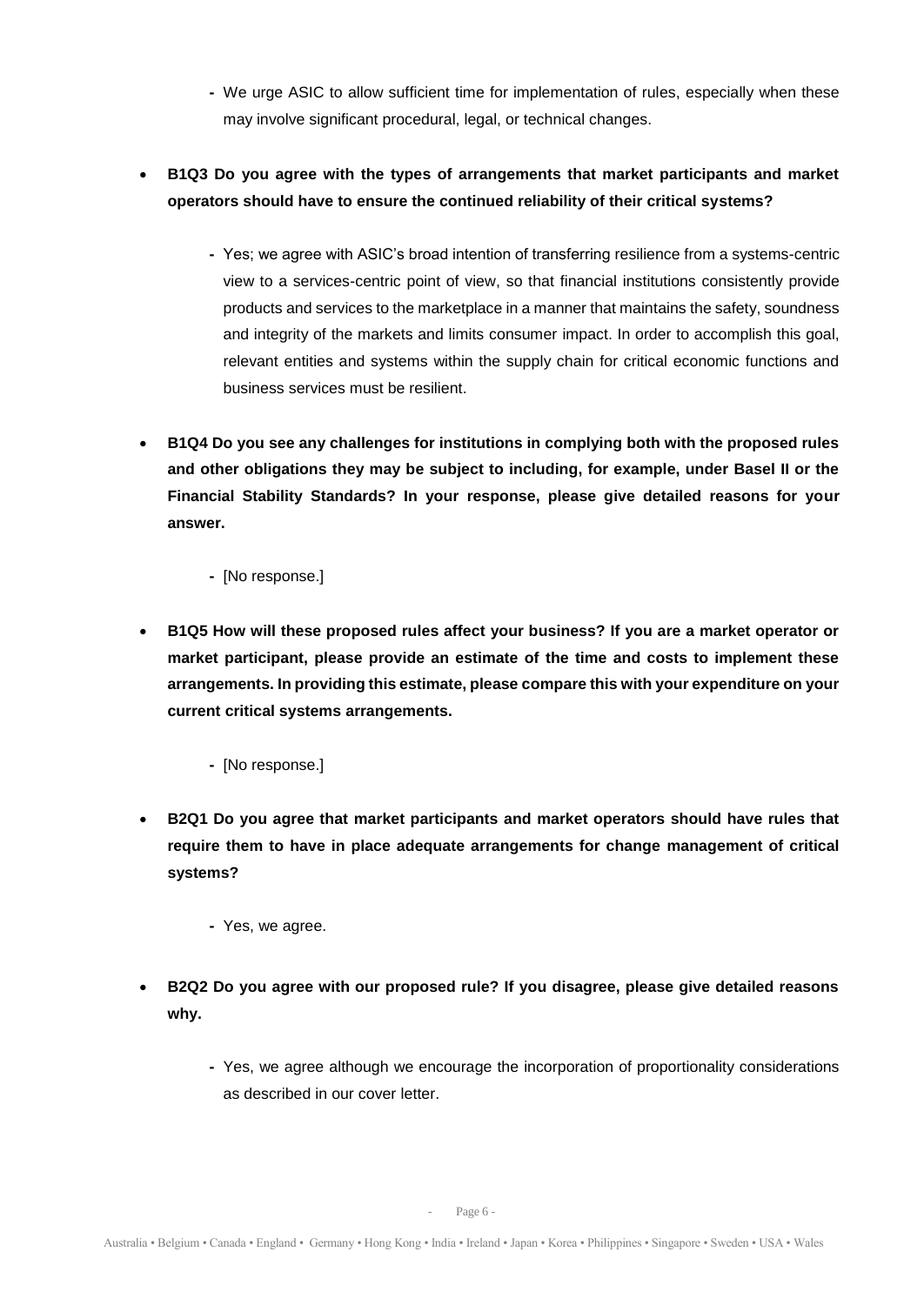- **B2Q3 How will this proposed rule affect your business? If you are a market participant or market operator, please provide an estimate of the time and costs to implement these arrangements. In providing this estimate, please compare this with your current expenditure on arrangements for change management of critical systems.**
	- **-** [No response.]
- **B3Q1 Do you agree with our proposed rule that requires market operators and market participants to have outsourcing arrangements? If not, please give detailed reasons why you disagree.**
	- **-** Yes, we agree. As stated in the Consultation Paper, the overall responsibility for the services and the data reside with the market operators and market participants, so the governance, such as policy definition, management (including contracts, service levels, and monitoring), SLA reviews and control audits, all continue to be owned completely by the such operators and participants.
- **B3Q2 Do you agree with the definition of 'outsourcing arrangement'? In your response, please give detailed reasons for your answer.**
	- **-** No we do not agree. We would encourage the drafting of a definition of Outsourcing Arrangements in terms which do not imply a relationship with a critical system. We believe it is desirable to establish such a definition as it would enable setting, where necessary, regulatory expectations on all outsourcing arrangements. We also suggest it may be valuable to define a term such as or phrase that separately designates those relationships which provide, operate, or support Critical Systems.
- **B3Q3 Do you consider that the definition of 'outsourcing arrangement' covers the provision of services provided by all third-party service providers and not just those that may have been performed by the entity itself? If not, what if any risks do you see in relation to the provision of services by these entities?**
	- **-** Yes, the current state of the definition of 'outsourcing arrangement' does cover the provision of services well beyond those that may have been performed by the entity itself; yet, as stated above, the current proposed rules may unintentionally capture functions which are non-essential to the operation of the market or a market participant's capacity to deliver market services to its clients.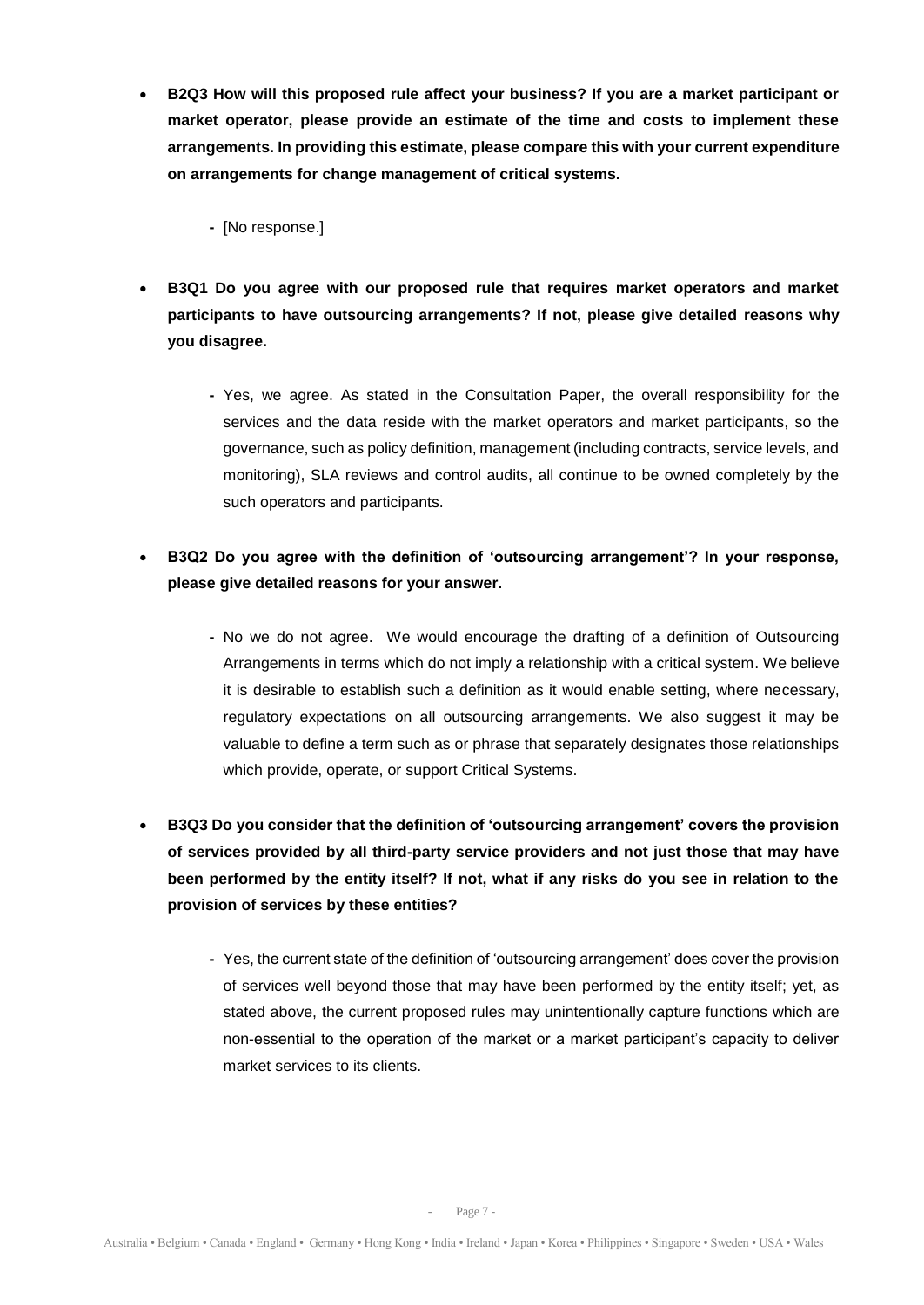#### • **B3Q4 Do you agree with the specific outsourcing arrangements proposed?**

- **-** We partially agree. The overall responsibility for the services and the data reside with the market participants and operators so governance such as policy definition, management (including contracts, service levels, and monitoring), SLA reviews and control audits, should continue to be owned completely by such market participants.
- **-** We believe that all outsourcing arrangements should be properly identified; that market operators and participants should conduct due diligence to an extent commensurate with the importance of the service to be provided; and that the arrangements be documented appropriately in a legally binding written contract as described in Proposal B3 (c). We further agree that regulatory expectations must be met, as described in paragraph (e) "in a manner appropriate to the nature, complexity, risks and materiality of the outsourcing arrangement; and in determining whether the service provider has the ability and capacity to provide the outsourced services, consider the extent to which the service provider is providing the same or similar services to other market operators or market participants". We believe that this proportionality measure should be applied to all outsourcing arrangements.
- **-** However, in some instances the outsourcing arrangements may not incorporate a provision requiring approval to be sought by the service provider before "outsourcing any of the services already outsourced to them to another party and before making any other material change to the manner in which the services covered by the outsourcing arrangement are provided" as described in paragraph (ii) of the proposal. It should be left to the Operators and Participants to decide whether it is appropriate for them to require these or similar terms to be incorporated into the contract. It may also not be appropriate or feasible for all outsourcing arrangements to incorporate provisions for the orderly transfer of services as described in paragraph (c)(iii) of Proposal B3, as some services may not be transferable.
- **-** Market operators and participants have a responsibility to monitor their service providers' ongoing performance and capability to deliver contracted services; identify and manage conflicts of interest; and at all times ensure they maintain their ability to comply with the Corporations Act and market integrity rules. However, it may not be appropriate or feasible in all cases for a Participant, an Operator, or its auditors to, as described in paragraphs (d)(iv) have prompt access to "books, records, and other information relating to the critical systems". Instead, the regulated entities should be allowed to put in place appropriate control and oversight mechanisms which might include the stated provisions or achieve a substantially equivalent outcome, As discussed previously, there should be also be a proportionality measure to ensure that oversight efforts are commensurate with the importance of the service provided relative to the critical system – including whether they justify being subject to confirmation and attestation by the board and senior management. In order to ensure that senior management and boards devote appropriate attention to the most relevant services, we suggest that rather than subjecting each outsourcing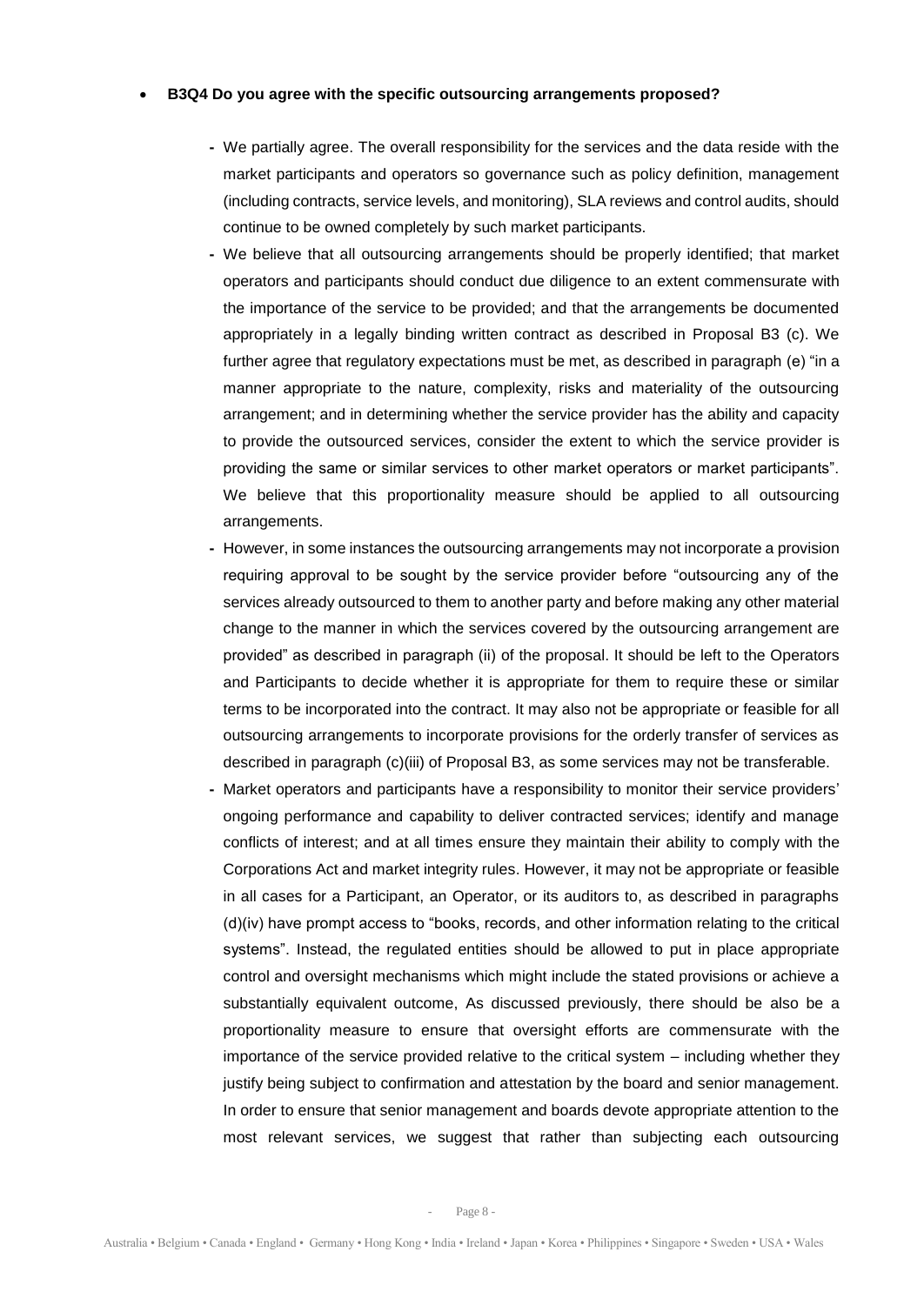arrangement to a confirmation and attestation procedure by the board and senior management as described in paragraph (d)(vi), they be mandated, as part of their oversight responsibilities, to be aware of the risks that are outside of the Market Operator or Market Participant risk appetite and track the mitigation and resolution actions.

- **-** Whilst we acknowledge that ASIC needs to be able to effectively and efficiently discharge its supervisory and enforcement duties, we would like to highlight that in some cases it would be impractical or unfeasible to contractually subject a service provider to the oversight of ASIC as set out in paragraph  $(d)(v)$  of proposal B3, especially when the service provider may operate its systems from one or several other foreign jurisdictions; the difficulty might be exacerbated when such service provider may itself be subject to such jurisdictions' oversight framework, including for example that of a home jurisdiction privacy or securities regulator. Subject to the materiality threshold already discussed, it may be more appropriate for ASIC to set the expectation that an effective mechanism allowing it to exercise appropriate regulatory oversight must be in place for all outsourcing arrangements.
- **B3Q5 Do you consider that the risks associated with outsourcing to the cloud warrant a rule specific to that outsourcing arrangement? In your response, please give reasons for your answer.**
	- **-** No. DTCC believes that regulation should be technologically agnostic, and we regard the use of a cloud vendor as similar to any third-party vendor and raises many of the same issues<sup>6</sup>. While the responsibility of the use of any third-party vendor resides with the regulated party, we believe that whether incorporated in a specific ruleset or incorporated in others, in determining what is the best regulatory approach for the use of cloud, we encourage ASIC to take into consideration the following factors:
		- Data protection and sensitivity. Market operators and participants' security policy for outsourcing and cloud services must ensure adequate safeguards to protect the confidentiality of data. Among the issues the policy needs to cover is whether the cloud adequately protects and/or encrypts sensitive data and encryption key management concerns. Market operators and participants must recognize that, regardless of the rigor of a cloud vendor's data security, it holds complete responsibility for ownership and protection of its data.
		- Data integrity. Market infrastructures must take steps to ensure data integrity to prevent data from being altered or destroyed under extreme circumstances. The market infrastructure must be able to establish procedures to validate and verify the integrity of its outsourced and cloud hosted data, in addition to controlling data retention periods.

<sup>6</sup> S*ee Moving Financial Market Infrastructure to the Cloud[, http://perspectives.dtcc.com/downloads/whitepaper/moving-financial-markets](http://perspectives.dtcc.com/downloads/whitepaper/moving-financial-markets-infrastructure-to-the-cloud)[infrastructure-to-the-cloud.](http://perspectives.dtcc.com/downloads/whitepaper/moving-financial-markets-infrastructure-to-the-cloud)*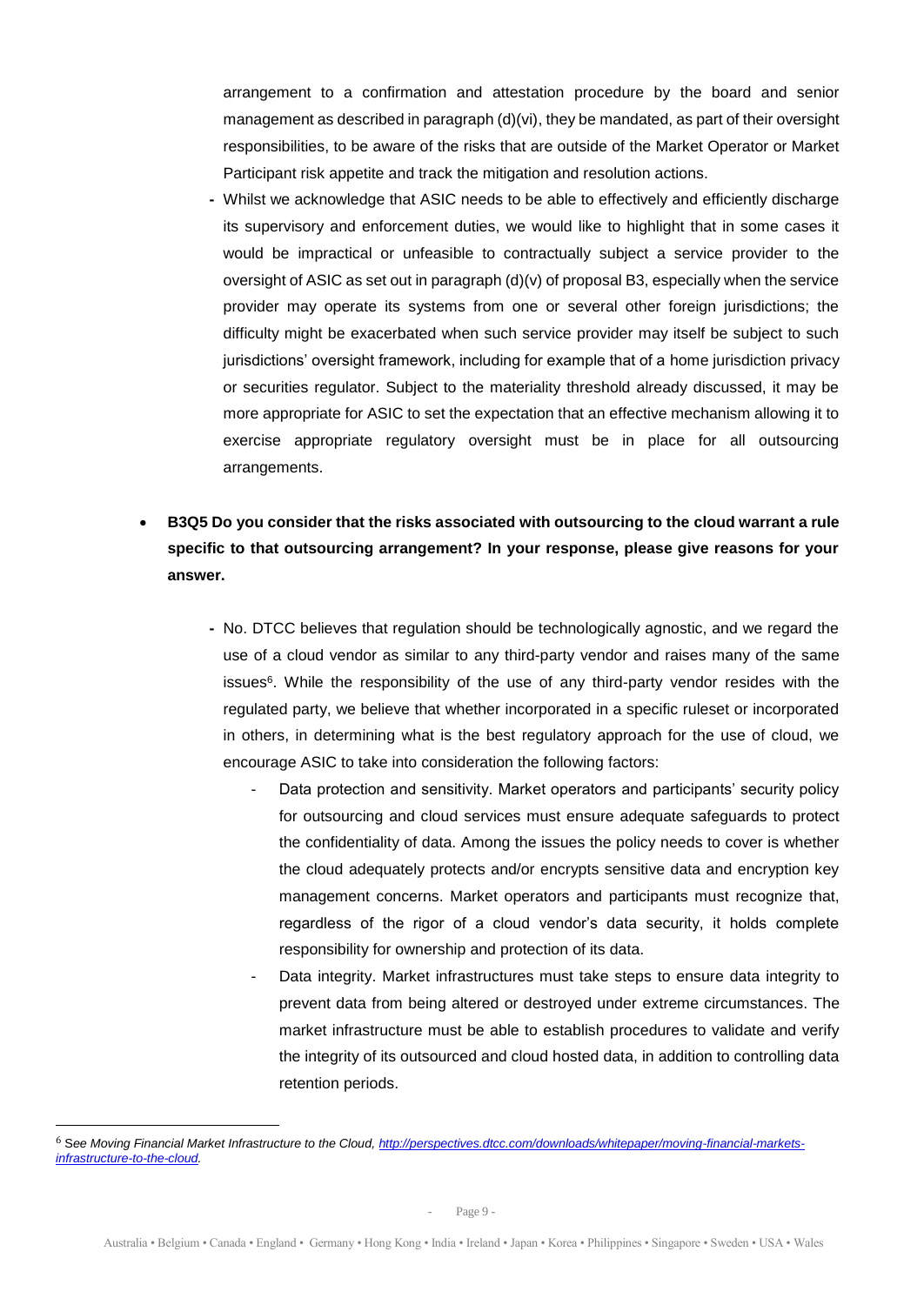- Continuity of Service. Market operators and participants must ensure that data is available when needed. The cloud vendor must have adequate plans to respond to disasters and provide continuous service and pledge to make available essential communications links. It is incumbent on the market operators and participants to develop formal policies related to redundancy and the availability of backup data.
- Auditing issues. The compliance function of market operators and participants should require that cloud vendors have familiarity complying with the demands of regulated entities and can contractually meet current requirements, particularly related to required reporting and safeguarding of sensitive information. The regulated market operators and participants should use appropriate audit tools to ensure that the cloud vendor's internal controls are adequate.
- **B3Q6 How will these proposed rules affect your business? If you are a market participant or market operator, please provide an estimate of the time and costs to implement these arrangements. In providing this estimate, please compare this with your expenditure on your current outsourcing arrangements.**

## **-** [No response.]

- **B4Q1 Do you agree with the proposed rules? If not, please give detailed reasons why you disagree.**
	- **-** Yes, DTCC is a vocal proponent of public sector involvement in addressing challenges in both cyber-resilience and data management.
	- **-** We broadly agree on the intent of the proposed rules. However, cyber-threats may justify a more comprehensive regulatory framework which should be applicable to the broader market, not only Market Participants and Operators. We encourage ASIC to consider leveraging the body of work developed by the international regulatory community, as well as engaging the industry when developing a comprehensive framework that includes collective response and recovery plans, outlining key response and recovery requirements; and which consider contingent service arrangements<sup>7</sup>.

<sup>&</sup>lt;sup>7</sup> See Large-Scale Cyber-Attacks on the Financial System, [http://perspectives.dtcc.com/downloads/whitepaper/large-scale-cyber-attacks-on](http://perspectives.dtcc.com/downloads/whitepaper/large-scale-cyber-attacks-on-the-financial-system)[the-financial-system.](http://perspectives.dtcc.com/downloads/whitepaper/large-scale-cyber-attacks-on-the-financial-system)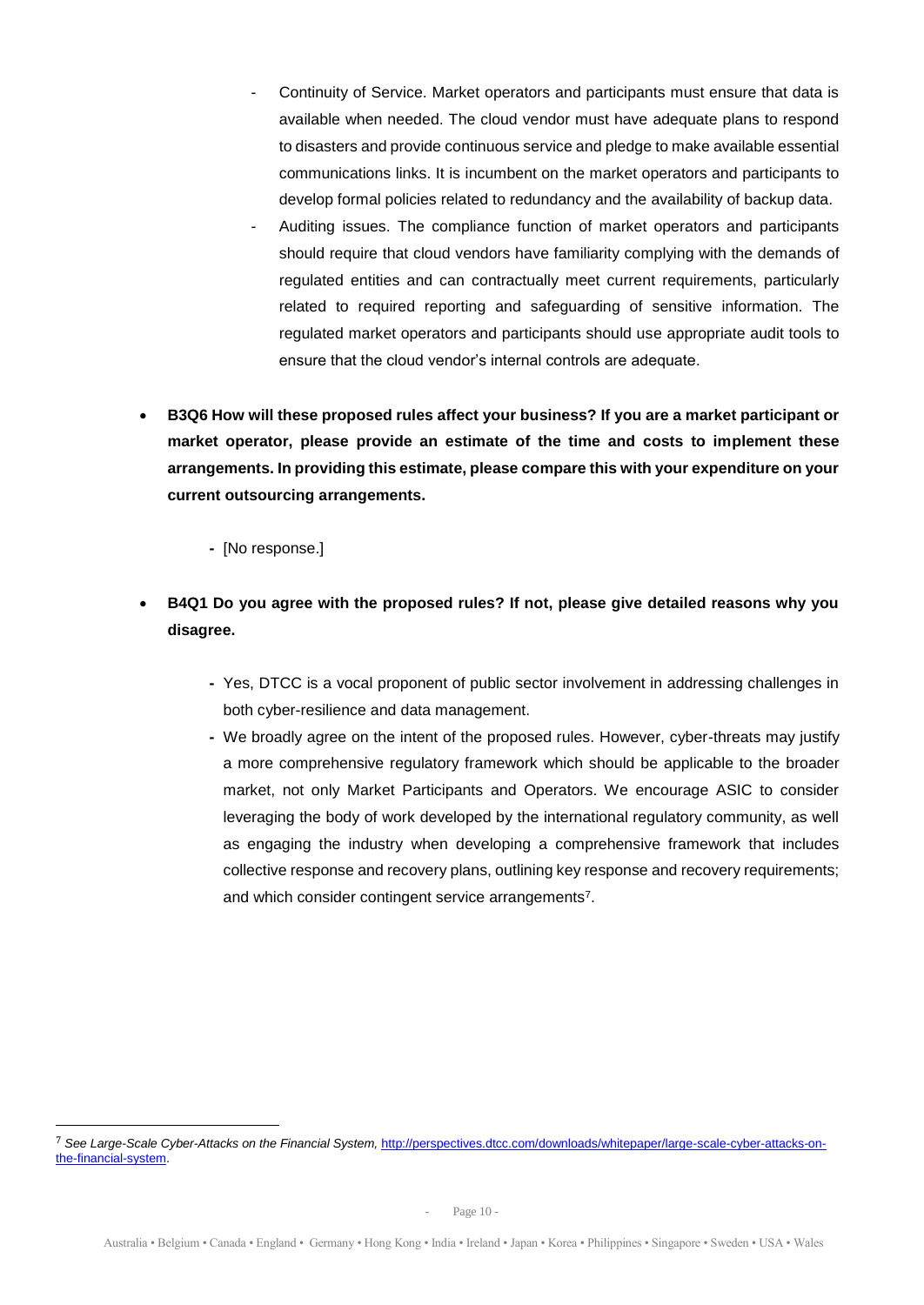- **B4Q2 Should the proposed requirement for market operators to notify ASIC of any unauthorised access to or use of their critical systems and market-sensitive, confidential or personal data be extended to market participants? Please provide detailed reasons for your answer.**
	- **-** Yes. We believe that sharing information on breaches in a structured fashion among market participants is an important component in strengthening collective resilience. ASIC, being informed of the attacks, can play a crucial role in the context of cross-industry coordination on response and recovery mechanisms to mitigate the systemic consequences of a largescale cyber-attack. We would highlight IOSCO's recommendation to draw from existing, prominent Cyber frameworks developed by experts in this space. This approach ensures consistency and avoids overlap, duplication, and conflict between Cyber frameworks, all of which can impede progress in this area.
- **B4Q3 How will these proposed rules affect your business? If you are a market participant or market operator, please provide an estimate of the time and costs to implement these arrangements. In providing this estimate, please compare this with your expenditure on your data protection arrangements.**

**-** [No response.]

- **B5Q1 Do you agree with the definition of 'incident' and 'major event'? In your response, please give detailed reasons for your answer.**
	- **-** [No response.]
- **B5Q2 Do you agree with our proposed rule that requires market operators and participants to have plans for dealing with an incident or major event? If not, please give detailed reasons why you disagree.**
	- **-** [No response.]
- **B5Q3 Do you agree with the frequency of reviewing and testing incident management and business continuity plans?**
	- **-** [No response.]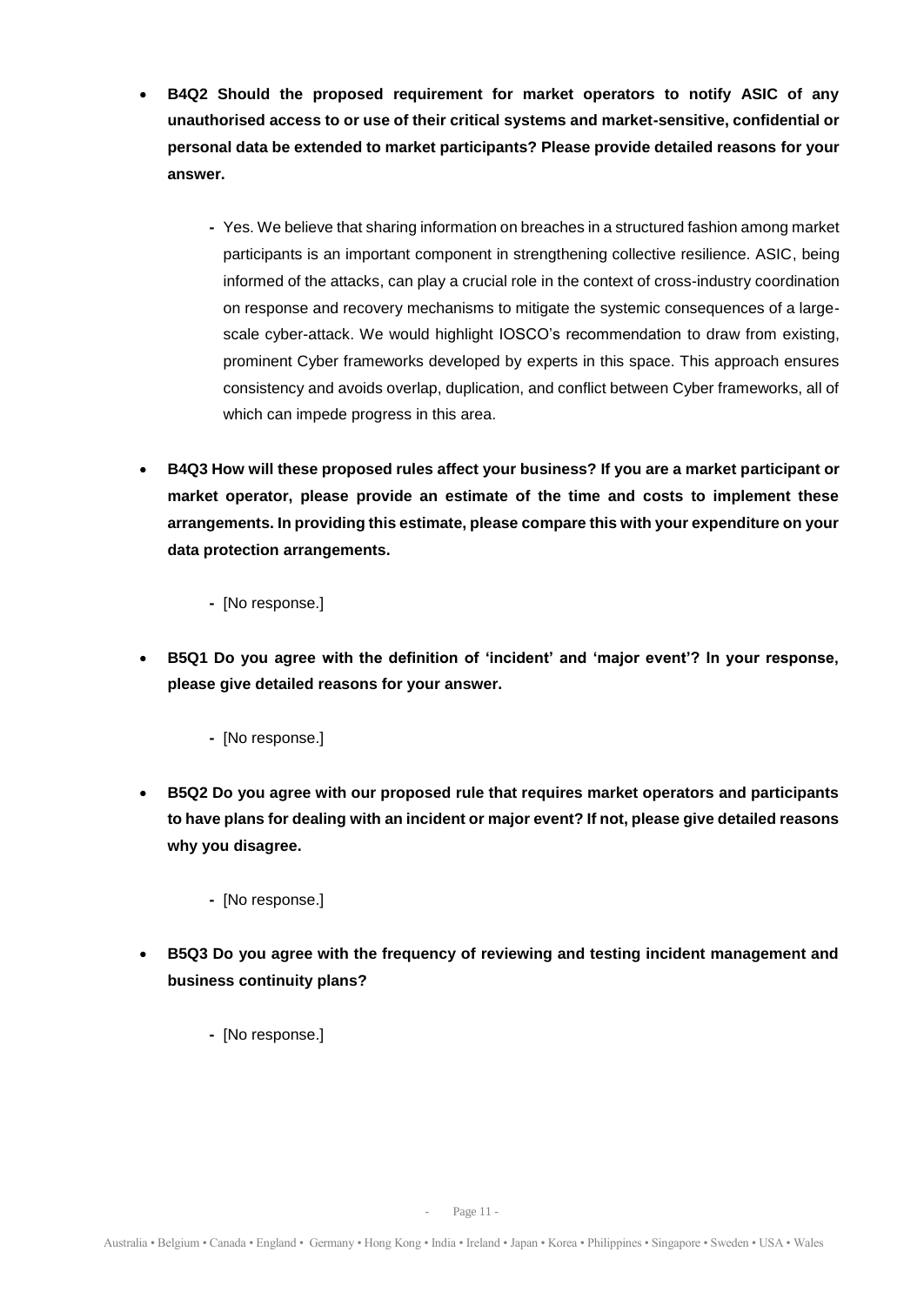- **B5Q4 Do you agree with the specific arrangements required in an incident management plan or business continuity plan?**
	- **-** [No response.]
- **B5Q5 How will these proposed rules affect your business? If you are a market participant or market operator, please provide an estimate of the time and costs to implement these arrangements. In providing this estimate, please compare this with your expenditure on incident management and business continuity arrangements.**
	- **-** [No response.]
- **B6Q1 Do you agree with our proposal to introduce this rule to ensure adequate governance arrangements and resourcing? If you do not agree, please provide detailed reasons why you disagree.**
	- **-** [No response.]
- **B6Q2 How will these proposed rules affect your business? If you are a market participant or market operator, please provide an estimate of the time and costs to implement these arrangements. In providing this estimate, please compare this with your expenditure on governance arrangements.**
	- **-** [No response.]

- **B7Q1 Do you agree with our proposal to introduce this rule to ensure fair access to the market? If you do not agree, please provide detailed reasons why you disagree.**
	- **-** DTCC strongly supports this proposal. We believe that this will benefit the Australian market. Our clearing and settlement subsidiaries are subject to a requirement to establish, implement, maintain and enforce written policies and procedures reasonably designed to establish objective, risk-based, and publicly disclosed criteria for participation, which permit fair and open access<sup>8</sup>. We believe these rules have served to promote a highly efficient, competitive, dynamic, and innovative securities market in the United States and believe they could have a similar effect in Australian markets.
	- **-** We are very encouraged by the forward-looking nature of the rule, especially as it anticipates its scope of application to new market operators, regardless of their technology platform. Regulations applicable to market operators of traditional securities should also be

<sup>8</sup> See Rule 17Ad-22(e)(18) of the Standards for Covered Clearing Agencies[, https://www.govinfo.gov/content/pkg/FR-2016-10-13/pdf/2016-](https://www.govinfo.gov/content/pkg/FR-2016-10-13/pdf/2016-23891.pdf) [23891.pdf](https://www.govinfo.gov/content/pkg/FR-2016-10-13/pdf/2016-23891.pdf)